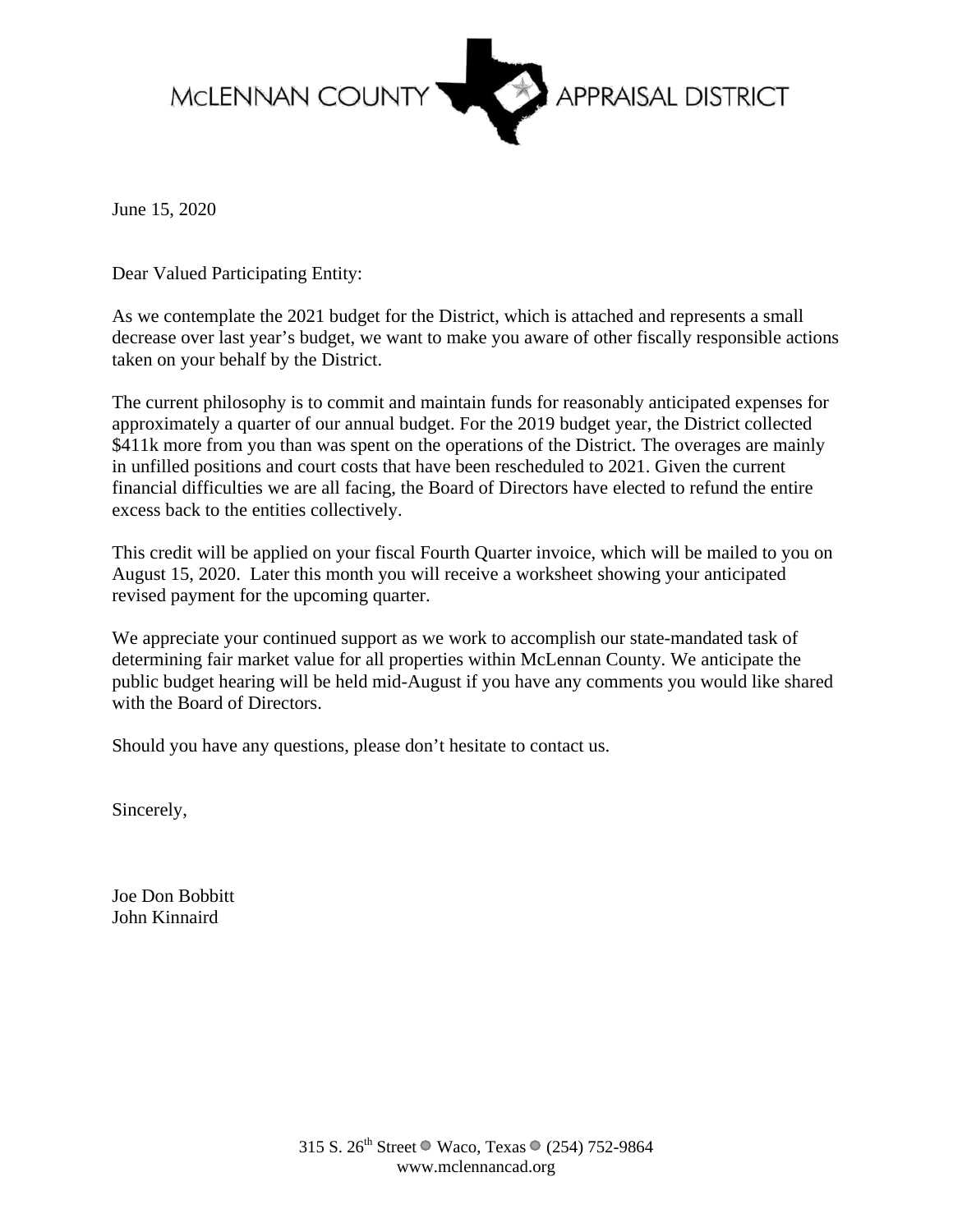### **MCLENNAN COUNTY APPRAISAL DISTRICT 2021 PROPOSED BUDGET DETAIL**

We currently serve 45 taxing entities that include 20 school districts, 20 cities, the county and 5 other entities. We are responsible for appraising more than 125,000 parcels with a market value in excess of twenty billion dollars. Our overall budget for 2019 will decrease slightly from our 2019 budget. The major items responsible for the change include the completion of the street level photography, reducing legal expenses due to the Litigation Fund balance account and freezing salaries. We have also attempted to reduce the amount of cushion in the budget so that we may reduce the entity contribution and also the amount that we return or apply to the subsequent budget.

### **ORDINARY INCOME**

Income is comprised of allocated payments from the taxing entities served by the appraisal district. Allocations are based on the percentage obtained by dividing the levy for each entity by the total levy of all entities. Additional income is generated from interest earned on the bank accounts, open records requests and personal property rendition penalties.

### **EXPENSES**

**Salaries:** Current salaries will be maintained with only the addition of a part time litigation appraiser to reduce pending litigation. Our staff is currently comprised of 42 employees, of which 22 are appraisers. All but three, out of the 22 appraisers, are registered professional appraisers with the State of Texas. The trainees must complete the five-year training period to achieve this designation. The appraisers are required to have professional designations that require extensive training and testing along with continuing education courses to continue their employment.

**Benefits:** Health insurance costs are estimated to increase 5% over current costs. We have historically managed to reduce this cost by using our HRA plan and providing coverage with higher deductibles.

Longevity pay is granted to full time McCAD employees who have been with the district for at least five years as of January 1, 2008. Longevity is paid at a rate of \$4 per month, per full year of service, up to a maximum of \$1,200.

**Pension:** The TCDRS budgeted rate is 13% for 2020, which remains unchanged from 2019 and is higher than the required rate to reduce the unfunded portion. We have eliminated \$30,000 in the budget to be applied to the district's TCDRS Unfunded Actuarial Accrued Liability (UAAL). This additional has payment has been reduced as the funded ratio is over 90%.

**Professional Services:** Appraisal Review Board (ARB) members will be paid at \$175.00 per full day and \$87.50 for half days. The chairman is paid \$200.00 per full day and \$100 for half days. ARB costs have increased in the last few years as number of protests increase with market values.

The appraisal services expense line item covers contractual services with Capitol Appraisal Group (CAGI). Capitol Appraisal works utility properties, mineral properties, and specialty properties. These specialty properties include: Riesel Power Plant, telephone towers and cable companies. For 2021 all industrial properties will be transferred to CAGI to help eliminate back logs for the commercial department.

Legal fees are budgeted for the services with McCreary, Veselka, Bragg, and Allen Law firm. Growing litigation expenses are responsible for the decreased refunds to the entities in past years. We are lowering the 2020 Budget for legal fees as we now have the Litigation Fund when large trial expenses exceed the typical annual budget. The district is anticipating at least one high value case to go to trial in 2021 that could cost several hundred thousand dollars to defend.

Temp services have also decreased due to revamping the protest process in order to be more efficient and less time consuming.

**Office Operating Expenses:** Office supplies have increased in cost over the last few years and the district has increased its use of State purchasing contracts. Printing expenses, including costs for processing Notices of Appraised Value, personal property renditions, and personal property penalty letters, have also increased.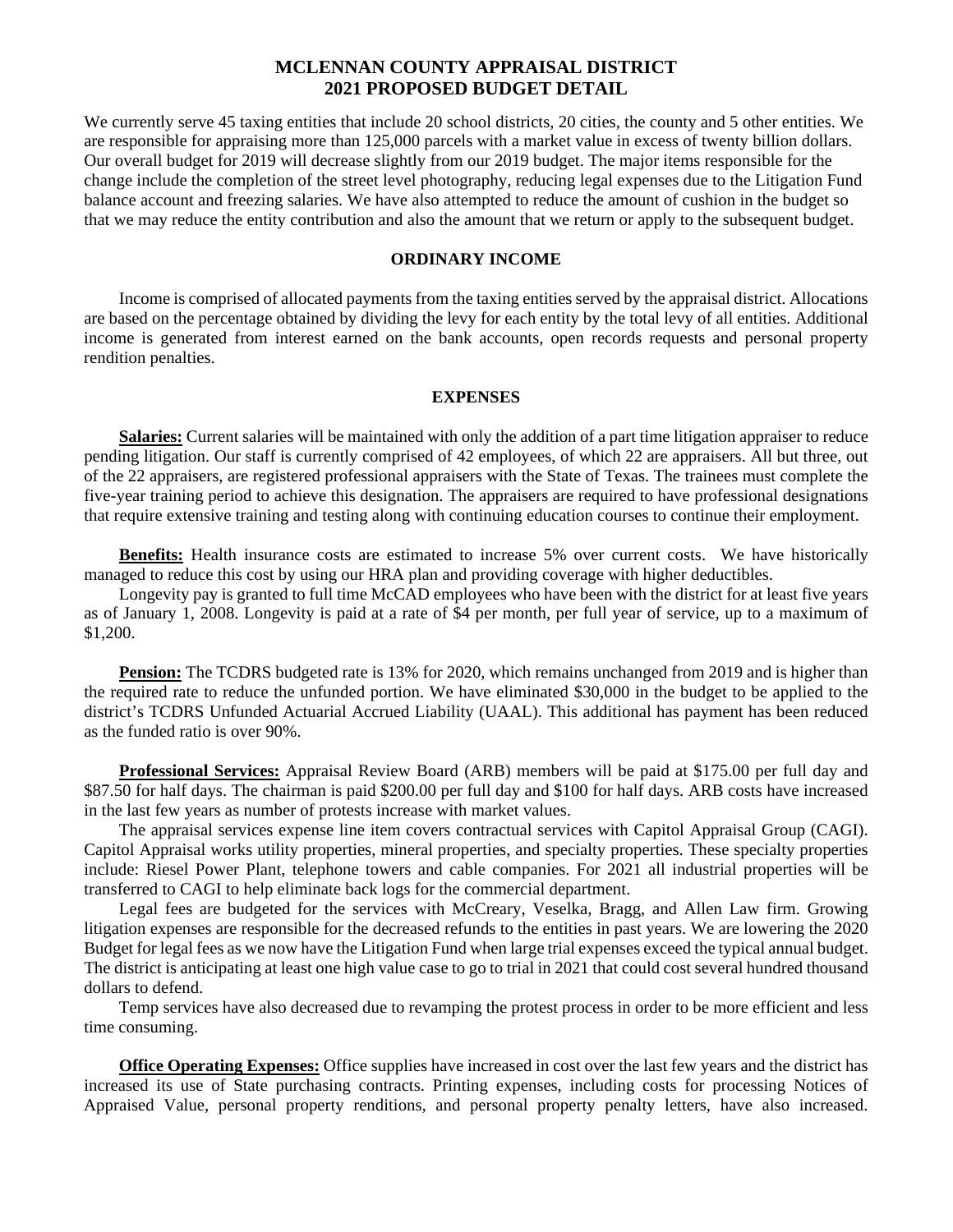Additional postage costs are due to increased requirements to notify taxpayers of changes and increases in the amount of certified mail. Insurance expenses cover general liability, property (real and contents), electronic data processing, accounts receivable/valuable papers, commercial crime, umbrella liability, and employee/public officials' liability.

The district has signed up for a new data source that provides commercial data for the entire state for any property that has a loan included in a commercial mortgage backed security. The new data source is deemed necessary as the state has access to it and has been using it against districts in the property value study. It may also be helpful in determining impacts due to Covid-19 for the 2021 appraisal year.

**Maintenance Expenses:** The software maintenance budget includes maintenance expenses for the computer assisted mass appraisal software used for valuing properties, as well as, software for GIS mapping, and deed information. These items increase approximately 2%-3% each year. Since replacing our old elevator, we have been able to reduce our overall building maintenance costs.

### **CAPITAL OUTLAY**

We will be flying each school district according to our future reappraisal plans. Continuing with "Change Finder" options for our aerial flights, we will be able to work more efficiently and also meet legislation mandates for inspecting properties once every three years. It also allows us to pick up new improvements that did not have building permits issued for them. The cost for aerials will be minimal when compared to the value added by picking up these new improvements. We replaced our servers in 2015 and expect them to remain in service until 2021.

### **DEBT SERVICE EXPENSE**

These budgeted expenses cover twelve months of mortgage payments. We refinanced the building with Capital One in 2016, lowering our interest rate from 5.84545% to 4.5%. This will save the entities over \$100,000 in additional interest over the life of the loan.

### **CONTINGENCY FUND**

The contingency fund is decreased \$25,000 to \$100,000 for additional contingency items that may come up. There is no pending litigation against the District other than valuation related cases. Additionally, the board has implemented policies to ensure that sufficient capital reserves are in place to maintain a positive fund balance, now and in the future, as well as having developed a 5-year budget forecast.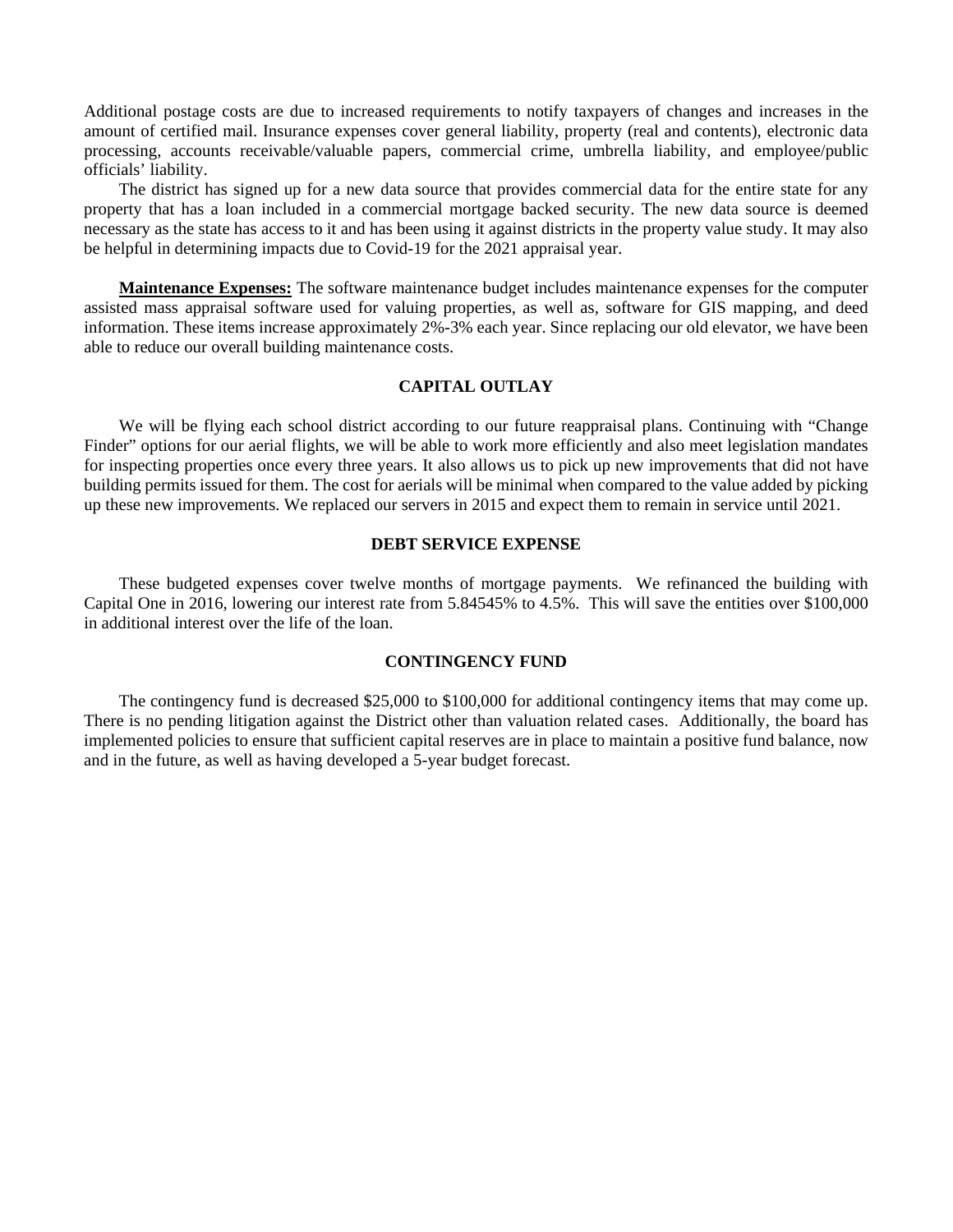# **MCLENNAN COUNTY APPRAISAL DISTRICT YEARLY BUDGET COMPARISON**

| <b>YEAR</b>                                                                                    | 2016      | 2017      | 2018      | 2019      | 2020      | 2021      |  |  |  |
|------------------------------------------------------------------------------------------------|-----------|-----------|-----------|-----------|-----------|-----------|--|--|--|
| <b>TOTAL BUDGET AMOUNT</b>                                                                     | 3,931,923 | 4,015,115 | 4,640,293 | 4,465,382 | 4,383,511 | 4,372,817 |  |  |  |
| % BUDGET INCREASE                                                                              | $-12.90%$ | 2.12%     | 15.57%    | $-3.77%$  | $-1.83%$  | $-0.24%$  |  |  |  |
| <b>ENTITY CONTRIBUTION</b>                                                                     | 3,913,850 | 3,998,615 | 4,240,290 | 4,228,661 | 4,358,511 | 4,347,817 |  |  |  |
| <b>TOTAL EXPENSE</b><br><b>AUDITED</b>                                                         | 3,905,032 | 3,628,095 | 3,940,399 | 4,064,539 |           |           |  |  |  |
| <b>***WHAT SHOULD HAVE</b><br><b>BEEN CREDITED</b>                                             | 8,818     | 370,520   | 299,891   | 164,122   |           |           |  |  |  |
| <b>ENTITY ACTUAL CREDITED</b><br><b>AMOUNT</b>                                                 | 0         | 385,853   | 222,572   | 411,189   |           |           |  |  |  |
| <b>FUND BALANCE</b>                                                                            | 630,655   | 630,655   | 730,655   | 1,116,507 |           |           |  |  |  |
| <b>CONTINGENCY FUNDS</b>                                                                       | 200,000   | 150,000   | 100,000   | 100,000   | 125,000   | 100,000   |  |  |  |
| <b>NUMBER OF EMPLOYEES</b>                                                                     | 41        | 41        | 42        | 42        | 44        | 44        |  |  |  |
| *** This is the difference between the Entity Contribution & what the District actually spent. |           |           |           |           |           |           |  |  |  |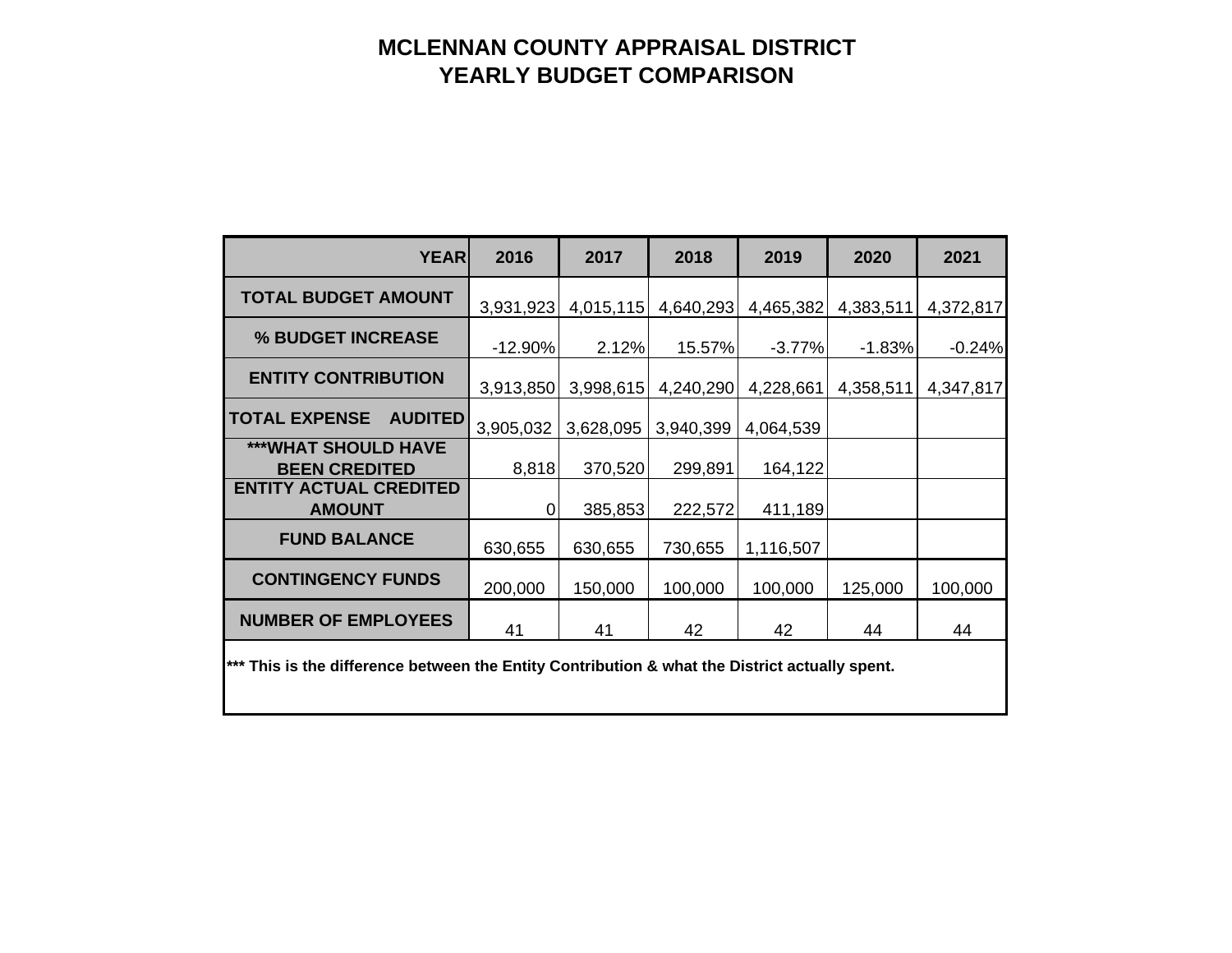#### **MCLENNAN COUNTY APPRAISAL DISTRICT 2021 PRELIMINARY ANNUAL BUDGET**

|      |                 |                                                |                                                            | 2020<br><b>BUDGET</b> | 2021                | <b>\$ CHANGE</b>    | <b>PERCENT</b><br><b>CHANGE</b> | <b>Comment</b>                                          |
|------|-----------------|------------------------------------------------|------------------------------------------------------------|-----------------------|---------------------|---------------------|---------------------------------|---------------------------------------------------------|
| 5000 | <b>SALARIES</b> | 5001 ADMINISTRATION                            |                                                            | 301,775               | 301,775             | 0                   | 0.0%                            |                                                         |
|      |                 | 5002 APPRAISAL                                 |                                                            | 997,242               | 997,242             | 0                   | 0.0%                            |                                                         |
|      |                 | 5003 MAPPING<br>5004 CLERICAL                  |                                                            | 270,895<br>408,317    | 271,300<br>405,952  | 405<br>(2, 365)     | 0.1%<br>$-0.6%$                 |                                                         |
|      |                 | 5006 PART TIME                                 |                                                            | 0                     | 48,000              | 48,000              |                                 | 4800000% MAI Appraiser                                  |
|      |                 |                                                | 5008 AUTO & PHONE ALLOWANCE                                | 137,020               | 137,020             | 0                   | 0.0%                            |                                                         |
|      |                 | <b>TOTAL SALARIES</b>                          |                                                            | 2,115,249             | 2,161,289<br>2.18%  |                     |                                 |                                                         |
| 5100 | <b>BENEFITS</b> |                                                |                                                            |                       |                     |                     |                                 |                                                         |
|      |                 | 5105 FICA TAX EXPENSE<br>5110 HEALTH INSURANCE |                                                            | 162,600<br>228,200    | 162,100<br>239,000  | (500)<br>10,800     | $-0.3%$<br>4.7%                 |                                                         |
|      |                 |                                                | 5110-1 PB&H DEDUCTIBLE (HRA)                               | 33,700                | 35,100              | 1,400               | 4.2%                            |                                                         |
|      |                 | 5113 DISABILITY<br>5115 LIFE INSURANCE         |                                                            | 7,200                 | 7,200               | 0<br>0              | 0.0%                            |                                                         |
|      |                 | 5120 LONGEVITY                                 |                                                            | 9,100<br>15,700       | 9,100<br>15,100     | (600)               | 0.0%<br>$-3.8%$                 |                                                         |
|      |                 | 5125 PENSION                                   |                                                            | 277,100               | 276,700             | (400)               | $-0.1%$                         |                                                         |
|      |                 | 5126 PENSION UAAL                              | 5130 UNEMPLOYMENT COMPENSATION                             | 30,000<br>9,200       | 0<br>7,400          | (30,000)<br>(1,800) | $-100.0%$<br>$-19.6%$           |                                                         |
|      |                 |                                                | 5135 WORKMANS COMPENSATION                                 | 17,300                | 17,300              | 0                   | 0.0%                            |                                                         |
|      |                 | <b>TOTAL BENEFITS</b>                          |                                                            | 790,100               | 769,000<br>$-2.67%$ |                     |                                 |                                                         |
| 5200 |                 | <b>PROFESSIONAL SERVICES</b>                   |                                                            |                       |                     |                     |                                 |                                                         |
|      |                 | 5205 APPRAISAL SERVICES                        | 5201 APPRAISAL REVIEW BOARD                                | 100,000               | 120,000             | 20,000              | 20.0%                           |                                                         |
|      | 5210 AUDIT      |                                                |                                                            | 26,000<br>6,500       | 66,000<br>6,700     | 40,000<br>200       | $3.1\%$                         | 153.8% Industrial Properties assigned                   |
|      |                 |                                                | 5215 BOARD OF DIRECTORS                                    | 1,200                 | 1,200               | 0                   | 0.0%                            | to Capitol Appraisal Group                              |
|      | 5217 COBRA      | 5218 COMPUTER SERVICES                         |                                                            | 0<br>4,500            | 0<br>4,500          | 0<br>0              | 0.0%<br>0.0%                    |                                                         |
|      | 5220            |                                                | <b>CONSULTING SERVICES</b>                                 | 0                     | 0                   |                     | 0.0%                            |                                                         |
|      |                 | 5220-1                                         | ACCOUNTING                                                 | 13,110                | 13,110              | 0                   | 0.0%                            |                                                         |
|      |                 | 5220-2<br>5220-5                               | <b>MISC CONSULTING</b><br><b>HOMESTEAD AUDIT</b>           | 25,000<br>0           | 0<br>$\Omega$       | (25,000)            | 0.0%                            | -100.0% Moved to subscriptions                          |
|      | 5229            | ARBITRATION                                    |                                                            | 15,000                | 15,000              | 0                   | 0.0%                            |                                                         |
|      | 5230            | LEGAL SERVICES<br>5230-1                       | <b>RETAINER</b>                                            | 0<br>22,800           | 0<br>22,800         | 0                   | 0.0%<br>$0.0\%$                 |                                                         |
|      |                 | 5230-2                                         | COURT COST                                                 | 250,000               | 180,000             | (70,000)            |                                 | -28.0% Litigation fund balance                          |
|      |                 | 5230-3<br>5230-4                               | <b>MISC LEGAL SERVICES</b><br>ARB Legal Counsel            | 10,000<br>3,000       | 10,000<br>3,000     | 0<br>0              | $0.0\%$<br>0.0%                 |                                                         |
|      |                 | 5233 MOVING SERVICE                            |                                                            | 0                     | 0                   | 0                   | 0.0%                            |                                                         |
|      |                 |                                                | 5234 PAYROLL SERVICE FEE                                   | 4,869                 | 4,869               | (1)                 | 0.0%                            |                                                         |
|      |                 | 5239 SHREDDING SERVICE                         | 5235 PERSONAL PROPERTY LISTS                               | 2,800<br>500          | 2,800<br>1,500      | 0<br>1,000          | 0.0%                            | 200.0% Clean out containers of files                    |
|      |                 | 5240 TEMP SERVICES                             |                                                            | 25,000                | 25,000              | 0                   |                                 | 0.0% past retention period                              |
|      |                 |                                                | <b>TOTAL PROFESSIONAL SERVICES</b>                         | 510,279               | 476,479<br>$-6.62%$ |                     |                                 |                                                         |
| 5300 |                 |                                                | <b>OFFICE OPERATING EXPENSES</b>                           | 8,000                 | 8,000               | 0                   | 0.0%                            |                                                         |
|      |                 | 5305 FORMS AND PRINTING                        | 5301 DUES AND MEMBERSHIPS                                  | 0                     | 0                   |                     | 0.0%                            |                                                         |
|      |                 | 5305-1                                         | <b>NOTICES</b>                                             | 28,000                | 28,000              | 0                   | 0.0%                            |                                                         |
|      |                 | 5305-2<br>5305-3                               | <b>RENDITIONS</b><br>MISC                                  | 5,500<br>4,000        | 5,500<br>4,400      | 0<br>400            | 0.0%<br>10.0%                   |                                                         |
|      |                 | 5310 INSURANCE                                 |                                                            | 8,500                 | 8,500               | 0                   | 0.0%                            |                                                         |
|      |                 | 5315 LEGAL PUBLICATIONS                        |                                                            | 8,000                 | 8,000               | 0                   | 0.0%                            |                                                         |
|      |                 |                                                | 5317 MILEAGE REIMBURSEMENT<br>5320 OFFICE EQUIPMENT RENTAL | 300<br>0              | 300<br>0            | 0                   | 0.0%<br>0.0%                    |                                                         |
|      |                 | 5320-1                                         | POSTAGE MACHINE                                            | 5,000                 | 5,000               | 0                   | 0.0%                            |                                                         |
|      |                 | 5320-2                                         | <b>COPIERS</b><br>5330 POSTAGE AND FREIGHT                 | 10,000<br>0           | 10,000<br>0         | 0                   | 0.0%<br>0.0%                    |                                                         |
|      |                 | 5330-1                                         | <b>POSTAGE</b>                                             | 94,000                | 148,100             | 54,100              |                                 | 57.6% Additional mailing                                |
|      |                 | 5330-2                                         | <b>FREIGHT</b><br>5335 SMALL EQUIPMENT AND FURNITURE       | 1,000<br>1,500        | 1,000<br>1,500      | 0<br>0              | $0.0\%$                         | 0.0% requirements                                       |
|      |                 | 5336 SMALL SOFTWARE                            |                                                            | 1,500                 | 1,500               | 0                   | 0.0%                            |                                                         |
|      |                 | 5345 SUPPLIES                                  | 5340 SUBSCRIPTIONS AND BOOKS                               | 24,000                | 88,200              | 64,200              |                                 | 267.5%<br>Reclassified 25,000 from                      |
|      |                 | 5345-1                                         | OFFICE SUPPLIES                                            | 0<br>24,000           | 0<br>24,000         | 0                   |                                 | 0.0% consulting, and new appraisal<br>0.0% data service |
|      |                 |                                                | 5350 TRAINING AND EDUCATION                                | 22,000                | 25,000              | 3,000               | 13.6%                           |                                                         |
|      |                 | 5355 TRAVEL<br>5360 UTILITIES                  |                                                            | 15,000<br>0           | 15,000<br>0         | 0                   | 0.0%<br>0.0%                    |                                                         |
|      |                 | 5360-1                                         | PHONE AND INTERNET                                         | 14,000                | 13,500              | (500)               | $-3.6%$                         |                                                         |
|      |                 | 5360-2<br>5360-4                               | <b>ELECTRIC</b><br><b>WATER AND SEWER</b>                  | 23,000                | 21,000              | (2,000)<br>500      | $-8.7%$<br>14.3%                |                                                         |
|      |                 | 5365 MISC EXPENSE                              |                                                            | 3,500<br>1,000        | 4,000<br>1,000      | 0                   | $0.0\%$                         |                                                         |
|      |                 |                                                | <b>TOTAL OFFICE OPERATING EXPENSES</b>                     | 301,800               | 421,500             |                     |                                 |                                                         |
|      |                 |                                                |                                                            |                       | 39.66%              |                     |                                 |                                                         |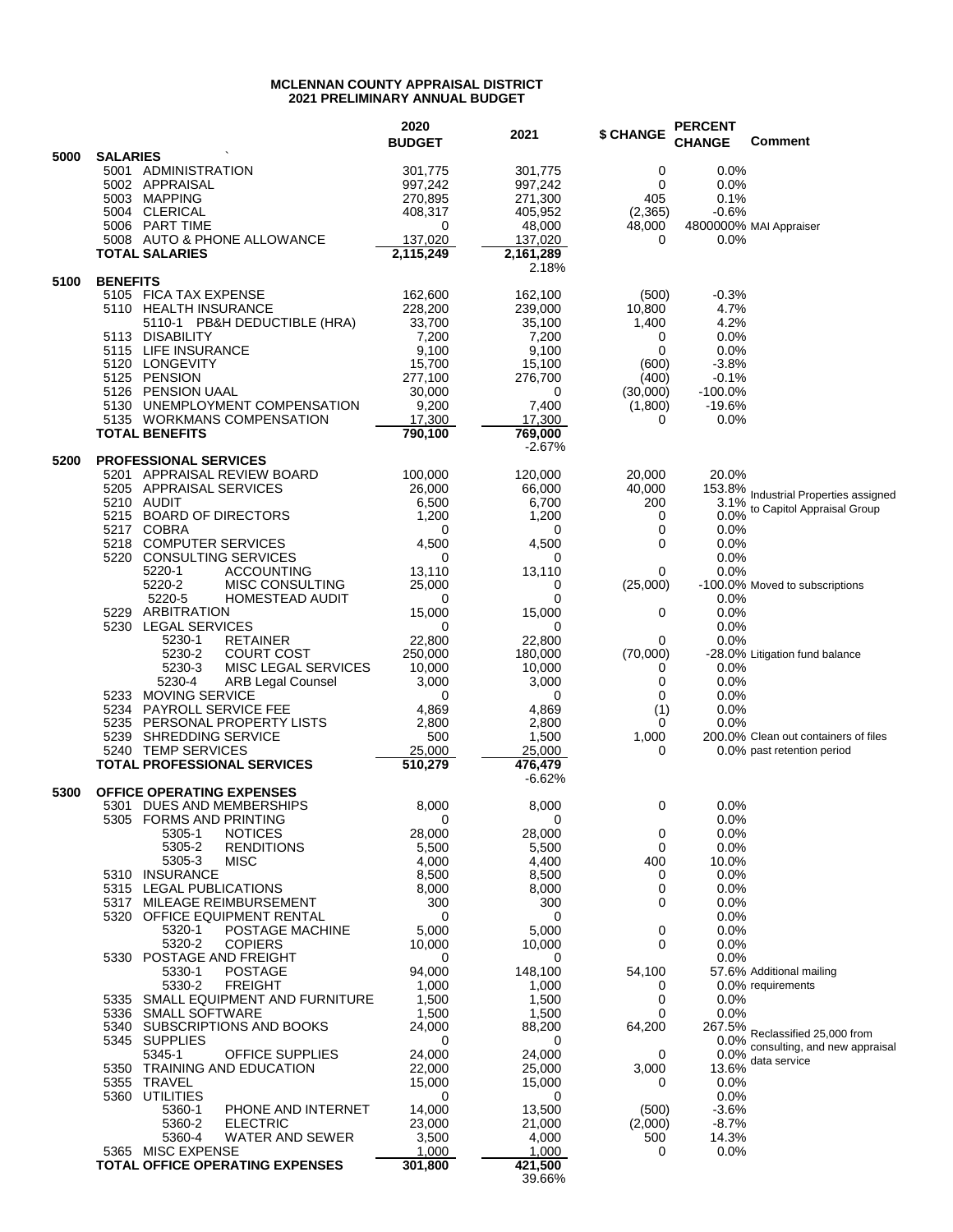| 5400       | <b>MAINTENANCE EXPENSES</b><br>5401 BUILDING                          | 15,000            | 15,000              | 0               | 0.0%                               |  |
|------------|-----------------------------------------------------------------------|-------------------|---------------------|-----------------|------------------------------------|--|
|            | <b>JANITORIAL SERVICES</b><br>5401-1                                  | 15,840            | 15,840              |                 | 0.0%                               |  |
|            | 5402 ELEVATOR                                                         | 1,000             | 1,000               | 0               | 0.0%                               |  |
|            | 5403 LAWN SERVICE                                                     | 4,000             | 4,000               |                 | 0.0%                               |  |
|            | 5405 COMPUTER EQUIPMENT-HARDWARE<br>5410 SMALL EQUIPMENT AND FUNITURE | 3,000<br>2.000    | 2,000<br>2.000      | (1,000)<br>0    | $-33.3%$<br>0.0%                   |  |
|            | 5415 SOFTWARE MAINTENANCE                                             | 0                 | 0                   | 0               | 0.0%                               |  |
|            | 5415-1<br><b>TRUE AUTOMATION</b>                                      | 137,436           | 168,902             | 31,466          | 22.9% Increase for Mobile platform |  |
|            | 5415-5<br>SOFTWARE SERVICE                                            | 4,000             | 4,000               | 0               | 0.0% and disaster recovery         |  |
|            | 5415-6<br><b>ESRI</b>                                                 | 9.900             | 9.900               | $\Omega$        | 0.0%                               |  |
|            | <b>TOTAL MAINTENANCE EXPENSES</b>                                     | 192,176           | 222,642             |                 |                                    |  |
| 5500       | <b>CAPITAL OUTLAY</b>                                                 |                   | 15.85%              |                 |                                    |  |
|            | 5501 BUILDING IMPROVEMENTS                                            | 7,000             | 5,000               | (2,000)         | $-28.6%$                           |  |
|            | 5502 SMALL EQUIPMENT                                                  | 1,500             | 2,500               | 1,000           | 66.7%                              |  |
|            | 5505 LARGE EQUIPMENT                                                  | 15,000            | 10,000              | (5,000)         | $-33.3%$                           |  |
|            | 5510 LARGE FURNITURE                                                  | 1,000             | 1,000               | 0               | 0.0%                               |  |
|            | 5525 AERIAL PHOTOGRAPHY                                               | 196,000           | 75,000              | (121,000)       | -61.7% Street level Photography    |  |
|            | <b>TOTAL CAPITAL OUTLAY</b>                                           | 220,500           | 93,500<br>$-57.60%$ |                 | contract ended                     |  |
| 5600       | <b>DEBT SERVICE EXPENSE</b>                                           |                   |                     |                 |                                    |  |
|            | 5601 DEBT SERVICE INTEREST--BUILDING                                  | 43,324            | 39,452              | (3,872)         | $-8.9%$                            |  |
|            | 5605 DEBT SERVICE PRINCIPLE--BUILDINC                                 | 85,083            | 88,955              | 3,872           | 4.6%                               |  |
|            | <b>TOTAL DEBT SERVICE EXPENSE</b>                                     | 128,407           | 128,407             |                 |                                    |  |
|            |                                                                       |                   | 0.00%               |                 |                                    |  |
| 6000       | <b>CONTINGENCY FUND</b><br>6010 GENERAL CONTINGENCY FUND              | 125,000           | 100,000             | (25,000)        | $-20.0%$                           |  |
|            | <b>TOTAL CONTINGENCY FUND</b>                                         | 125.000           | 100.000             |                 |                                    |  |
|            |                                                                       |                   | $-20.00\%$          |                 |                                    |  |
|            | <b>TOTAL OPERATING BUDGET</b>                                         | \$4,383,511       | \$4,372,817         | (10,695)        | $-0.2%$                            |  |
|            |                                                                       |                   | $-0.24%$            |                 |                                    |  |
|            | <b>LESS BUDGETED GENERAL INCOME</b><br>4033 INTEREST ON INVESTMENTS   |                   |                     |                 | 0.0%                               |  |
|            | 4015 INTEREST ON BANK ACCTS                                           | 15,000            | 15,000              | 0               |                                    |  |
|            | 4040 MISCELLANEOUS REVENUE                                            | 2.000             | 2,000               | 0               | 0.0%                               |  |
|            | 4045 BPP RENDITION PENALTY REVENUE                                    | 8,000             | 8,000               | 0               | 0.0%                               |  |
|            | <b>TOTAL GENERAL INCOME</b>                                           | 25,000            | 25,000              | 0               |                                    |  |
|            | <b>LESS FUND BALANCE CREDIT TO ENTITIES</b>                           | $\mathbf 0$       | 0                   |                 |                                    |  |
|            | <b>TOTAL ENTITY SUPPORT</b>                                           | \$4,358,511       | \$4,347,817         | (10, 695)<br>\$ | $-0.2%$                            |  |
|            |                                                                       |                   | $-0.25%$            |                 |                                    |  |
|            | <b>Fund Balances</b>                                                  |                   |                     |                 |                                    |  |
| Litigation | Capital Improvements                                                  | 300,000<br>80,663 |                     |                 |                                    |  |
|            | <b>Technology and Professional Services</b>                           | 735,845           |                     |                 |                                    |  |
|            |                                                                       | 1,116,508         |                     |                 |                                    |  |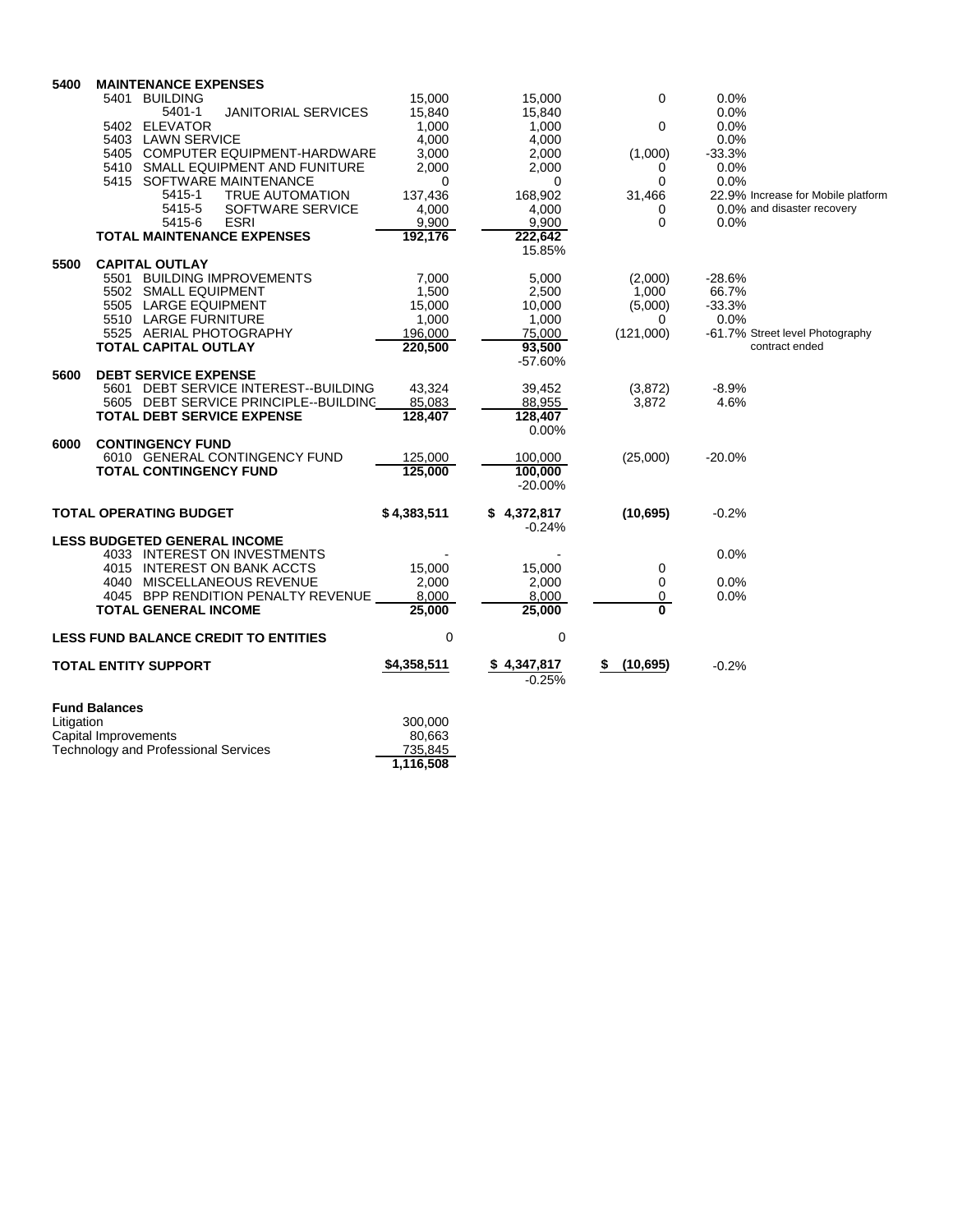### **MCLENNAN COUNTY APPRAISAL DISTRICT Profit Loss Budget Yearly Comparison**

|                                             | <b>Final Budget</b> | Approved   | Estimated |         |           | Forecast  |           |           |           |
|---------------------------------------------|---------------------|------------|-----------|---------|-----------|-----------|-----------|-----------|-----------|
|                                             | 2019                | 2020       | 2021      |         | 2022      | 2023      | 2024      | 2025      | 2026      |
| Litigation                                  |                     |            | 300,000   |         |           |           |           |           |           |
| <b>Capital Improvements</b>                 |                     |            | 80,663    |         |           |           |           |           |           |
| <b>Technology and Professional Services</b> |                     |            | 735,845   |         |           |           |           |           |           |
| Income                                      |                     |            |           |         |           |           |           |           |           |
| 4020 · Revenue from Taxing Entities         | 4,451,232           | 4,358,511  | 4,347,817 | 0%      | 4,387,881 | 4,571,685 | 4,542,411 | 4,620,112 | 4,699,180 |
| 4030 · Interest on Investments              | 150                 |            |           |         |           |           |           |           |           |
| 4035 · Interest - Bank Accts                |                     | 15,000     | 15,000    |         | 15,000    | 15,000    | 15,000    | 15,000    | 15,000    |
| 4040 · Miscellaneous Revenue                | 4,000               | 2,000      | 2,000     | 0%      | 4,000     | 4,000     | 4,000     | 4,000     | 4,000     |
| 4045 · BPP RENDITION PENALTY REVENUE        | 10,000              | 8,000      | 8,000     | 0%      | 10,000    | 10,000    | 10,000    | 10,000    | 10,000    |
| <b>Total Income</b>                         | 4,465,382           | 4,383,511  | 4,372,817 | 0%      | 4,416,881 | 4,600,685 | 4,571,411 | 4,649,112 | 4,728,180 |
| <b>Gross Profit</b>                         | 4,465,382           | 4,383,511  | 4,372,817 | $0\%$   | 4,416,881 | 4,600,685 | 4,571,411 | 4,649,112 | 4,728,180 |
| <b>Expense</b>                              |                     |            |           |         |           |           |           |           |           |
| 5000 · Salaries                             |                     |            |           |         |           |           |           |           |           |
| 5001 · Administration                       | 293,475             | 301,775.00 | 301,775   | 0%      | 309,319   | 317,052   | 324,979   | 333,103   | 341,431   |
| 5002 · Appraisal                            | 953,020             | 997,242.00 | 997,242   | 0%      | 1,022,173 | 1,047,727 | 1,073,921 | 1,100,769 | 1,128,288 |
| 5003 · Mapping                              | 267,585             | 270,895.00 | 271,300   | 0%      | 278,083   | 285,035   | 292,160   | 299,464   | 306,951   |
| 5004 · Clerical                             | 396,102             | 408,317.00 | 405,952   | $-1%$   | 416,101   | 426,503   | 437,166   | 448,095   | 459,297   |
| 5006 · Part Time                            |                     |            | 48,000    |         | 48,000    | 48,000    | 48,000    | 48,000    | 48,000    |
| 5008 · Auto and Phone Allowance             | 137,020             | 137,020    | 137,020   | 0%      | 137,020   | 137,020   | 137,020   | 137,020   | 137,020   |
| Total 5000 · Salaries                       | 2,047,202           | 2,115,249  | 2,161,289 | 2%      | 2,210,696 | 2,261,338 | 2,313,246 | 2,366,451 | 2,420,987 |
| 5100 · Benefits                             |                     |            |           |         |           |           |           |           |           |
| 5105 · FICA Tax Expense                     | 153,900             | 162,600    | 162,100   | 0%      | 176,856   | 180,907   | 185,060   | 189,316   | 193,679   |
| 5110 · Health Insurance                     |                     |            |           |         |           |           |           |           |           |
| 5110-1 · PB&H-Deductible                    | 33,700              | 33,700     | 35,100    | 4%      | 35,100    | 35,100    | 35,100    | 35,100    | 35,100    |
| 5110 · Health Insurance - Other             | 227,900             | 228,200    | 239,000   | 5%      | 243,780   | 248,656   | 253,629   | 258,701   | 263,875   |
| Total 5110 · Health Insurance               | 261,600             | 261,900    | 274,100   | 5%      | 278,880   | 283,756   | 288,729   | 293,801   | 298,975   |
| 5113 · Disability Long Term Insurance       | 6,100               | 7,200      | 7,200     | 0%      | 7,200     | 7,200     | 7,200     | 7,200     | 7,200     |
| 5115 · Life Insurance                       | 8,600               | 9,100      | 9,100     | 0%      | 9,100     | 9,100     | 9,100     | 9,100     | 9,100     |
| 5120 · Longevity                            | 13,500              | 15,700     | 15,100    | $-4%$   | 16,000    | 16,000    | 16,000    | 16,000    | 16,000    |
| 5125 · Pension                              | 262,200             | 277,100    | 276,700   | 0%      | 287,390   | 293,974   | 300,722   | 307,639   | 314,728   |
| 5126 · Pension UAAL-TCDRS                   | 30,100              | 30,000     |           | $-100%$ |           |           |           |           |           |
| 5130 · Unemployment Compensation            | 9,200               | 9,200      | 7,400     | $-20%$  | 9,200     | 9,200     | 9,200     | 9,200     | 9,200     |
| 5135 · Workers Compensation-TML             | 16,500              | 17,300     | 17,300    | 0%      | 17,000    | 17,000    | 17,000    | 17,000    | 17,000    |
| Total 5100 · Benefits                       | 761,700             | 790,100    | 769,000   | $-3%$   | 801,626   | 817,136   | 833,010   | 849,256   | 865,883   |
| 5200 · Professional Services                |                     |            |           |         |           |           |           |           |           |
| 5201 · Appraisal Review Board               | 119,200             | 100,000    | 120,000   | 20%     | 100,000   | 100,000   | 100,000   | 100,000   | 100,000   |
| 5205 · Appraisal Services                   | 30,000              | 26,000     | 66,000    | 154%    | 30,000    | 30,000    | 30,000    | 30,000    | 30,000    |
| 5210 · Audit-PB&H                           | 6,850               | 6,500      | 6,700     | 3%      | 6,700     | 6,700     | 6,700     | 6,700     | 6,700     |
| 5215 · Board of Directors                   | 1,200               | 1,200      | 1,200     | 0%      | 1,200     | 1,200     | 1,200     | 1,200     | 1,200     |
| 5218 Computer Services                      | 20,000              | 4,500      | 4,500     | 0%      | 4,500     | 4,500     | 4,500     | 4,500     | 4,500     |
| 5220 · Consulting Services                  |                     |            |           |         |           |           |           |           |           |
| 5220-1 · Accounting                         | 11,700              | 13,110     | 13,110    | 0%      | 13,110    | 13,110    | 13,110    | 13,110    | 13,110    |
| 5220-2 · Misc Consulting                    |                     | 25,000     |           | $-100%$ |           |           |           |           |           |
| 5220 · Homestead Audit Service              | 112,300.00          |            |           |         |           |           |           |           |           |
| Total 5220 · Consulting Services            | 124,000.00          | 38,110.00  | 13,110.00 | $-66%$  | 13,110.00 | 13,110.00 | 13,110.00 | 13,110.00 | 13,110.00 |
| 5229 · Arbitration                          | 19,000              | 15,000     | 15,000    | 0%      | 15,000    | 15,000    | 15,000    | 15,000    | 15,000    |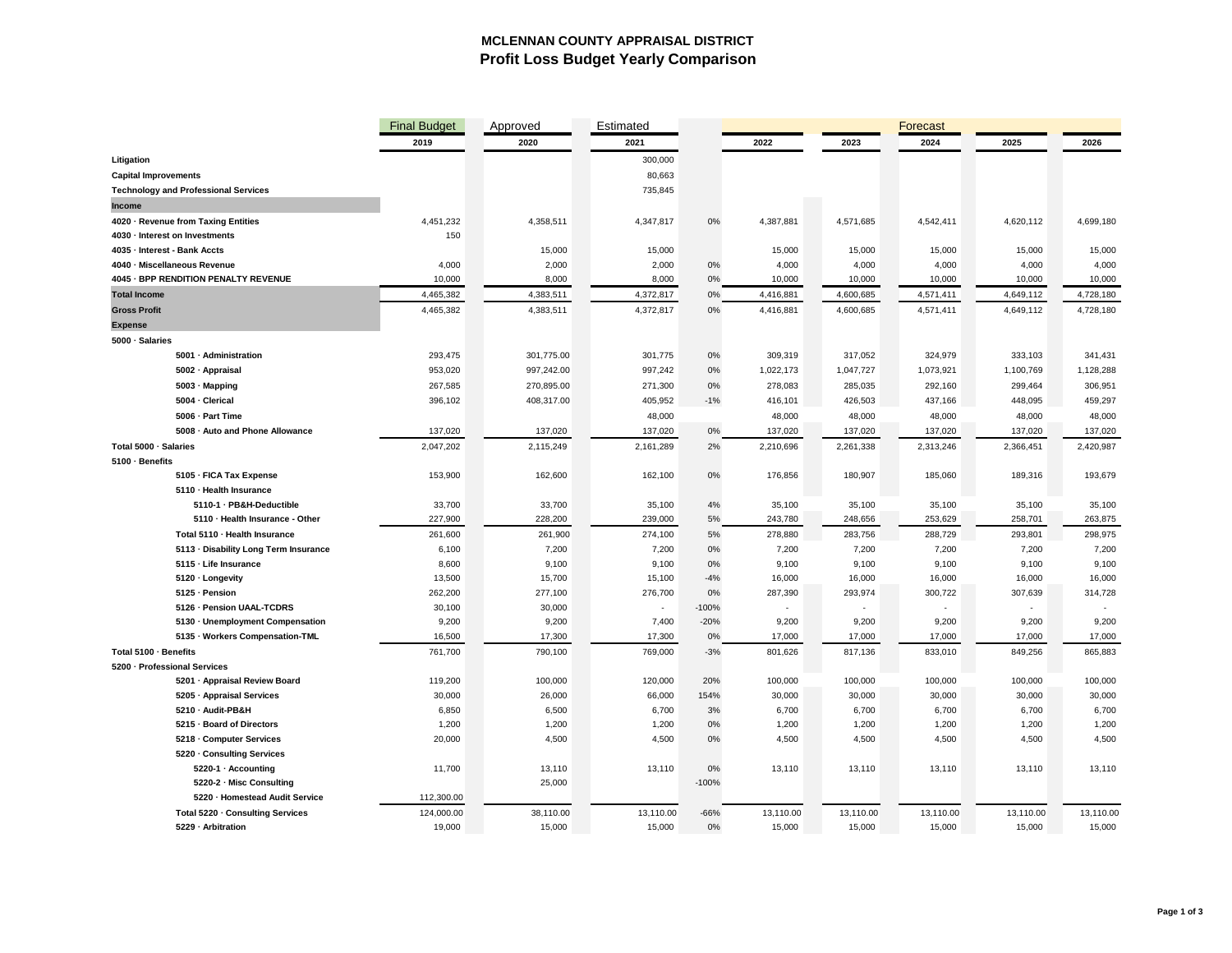### **MCLENNAN COUNTY APPRAISAL DISTRICT Profit Loss Budget Yearly Comparison**

|                                         | <b>Final Budget</b> | Approved | Estimated | <b>Forecast</b> |         |         |         |         |         |
|-----------------------------------------|---------------------|----------|-----------|-----------------|---------|---------|---------|---------|---------|
|                                         | 2019                | 2020     | 2021      |                 | 2022    | 2023    | 2024    | 2025    | 2026    |
| 5230 · Legal Services                   |                     |          |           |                 |         |         |         |         |         |
| 5230-1 · Retainer-MVBA                  | 24,000              | 22,800   | 22,800    | 0%              | 22,800  | 22,800  | 22,800  | 22,800  | 22,800  |
| 5230-2 Court Cost-MVBA                  | 155,000             | 250,000  | 180,000   | $-28%$          | 180,000 | 180,000 | 180,000 | 180,000 | 180,000 |
| 5230-3 · Misc Legal Services            | 20,000              | 10,000   | 10,000    | 0%              | 10,000  | 10,000  | 10,000  | 10,000  | 10,000  |
| 5230-4 · ARB Legal Counsel-RAY ARMSTRON | 5,000               | 3,000    | 3,000     | 0%              | 3,000   | 3,000   | 3,000   | 3,000   | 3,000   |
| Total 5230 · Legal Services             | 204,000             | 285,800  | 215,800   | $-24%$          | 215,800 | 215,800 | 215,800 | 215,800 | 215,800 |
| 5234 · Payroll Service Fee              | 4,869               | 4,869    | 4,869     | 0%              | 4,869   | 4,869   | 4,869   | 4,870   | 4,870   |
| 5235 · Personal Property Lists          | 2,800               | 2,800    | 2,800     | 0%              | 2,800   | 2,800   | 2,800   | 2,800   | 2,800   |
| 5239 · Shredding Service                | 500                 | 500      | 1,500     | 200%            | 500     | 500     | 500     | 500     | 500     |
| 5240 · Temp Service                     | 60,000              | 25,000   | 25,000    | 0%              | 25,000  | 25,000  | 25,000  | 25,000  | 25,000  |
| Total 5200 · Professional Services      | 592,419             | 510,279  | 476,479   | $-7%$           | 419,479 | 419,479 | 419,479 | 419,480 | 419,480 |
| 5300 · Office Operation Expenses        |                     |          |           |                 |         |         |         |         |         |
| 5301 · Dues and Memberships             | 6,000               | 8,000    | 8,000     | 0%              | 8,000   | 8,000   | 8,000   | 8,000   | 8,000   |
| 5305 · Forms and Printing               |                     |          |           |                 |         |         |         |         |         |
| 5305-1 · Notices                        | 28,000              | 28,000   | 28,000    | 0%              | 28,000  | 28,000  | 28,000  | 28,000  | 28,000  |
| 5305-2 · Renditions                     | 7,500               | 5,500    | 5,500     | 0%              | 5,500   | 5,500   | 5,500   | 5,500   | 5,500   |
| $5305-3$ $\cdot$ Misc                   | 5,000               | 4,000    | 4,400     | 10%             | 4,400   | 4,400   | 4,400   | 4,400   | 4,400   |
| Total 5305 · Forms and Printing         | 40,500              | 37,500   | 37,900    | 1%              | 37,900  | 37,900  | 37,900  | 37,900  | 37,900  |
| 5310 · Insurance on Bldg-TML            | 7,700               | 8,500    | 8,500     | 0%              | 8,500   | 8,500   | 8,500   | 8,500   | 8,500   |
| 5315 · Legal Publications-Waco Tribune  | 8,000               | 8,000    | 8,000     | 0%              | 8,000   | 8,000   | 8,000   | 8,000   | 8,000   |
| 5317 · Mileage Reimbursement            | 1,000               | 300      | 300       | 0%              | 300     | 300     | 300     | 300     | 300     |
| 5320 · Office Equipment Rental          |                     |          |           |                 |         |         |         |         |         |
| 5320-1 · Postage Machine-Neopost        | 5,000               | 5,000    | 5,000     | 0%              | 5,000   | 5,000   | 5,000   | 5,000   | 5,000   |
| 5320-2 · Copiers-CTWP                   | 10,000              | 10,000   | 10,000    | 0%              | 10,000  | 10,000  | 10,000  | 10,000  | 10,000  |
| Total 5320 · Office Equipment Rental    | 15,000              | 15,000   | 15,000    | 0%              | 15,000  | 15,000  | 15,000  | 15,000  | 15,000  |
| 5330 · Postage and Freight              |                     |          |           |                 |         |         |         |         |         |
| 5330-1 · Postage                        | 95,000              | 94,000   | 148,100   | 58%             | 151,062 | 154,083 | 157,165 | 160,308 | 163,514 |
| 5330-2 · Freight                        | 1,500               | 1,000    | 1,000     | 0%              | 1,000   | 1,000   | 1,000   | 1,000   | 1,000   |
| Total 5330 · Postage and Freight        | 96,500              | 95,000   | 149,100   | 57%             | 152,062 | 155,083 | 158,165 | 161,308 | 164,514 |
| 5335 · Small Equipment and Furniture    | 2,000               | 1,500    | 1,500     | 0%              | 1,500   | 1,500   | 1,500   | 1,500   | 1,500   |
| 5336 · Small Software                   | 3,000               | 1,500    | 1,500     | 0%              | 1,500   | 1,500   | 1,500   | 1,500   | 1,500   |
| 5340 · Subscriptions and Books          | 44,000              | 24,000   | 88,200    | 268%            | 92,610  | 97,241  | 102,103 | 107,208 | 112,568 |
| 5345 · Supplies                         |                     |          |           |                 |         |         |         |         |         |
| 5345-1 · Office Supplies                | 24,000              | 24,000   | 24,000    | 0%              | 24,000  | 24,000  | 24,000  | 24,000  | 24,000  |
| Total 5345 · Supplies                   | 24,000              | 24,000   | 24,000    | 0%              | 24,000  | 24,000  | 24,000  | 24,000  | 24,000  |
| 5350 · Training and Education           | 17,000              | 22,000   | 25,000    | 14%             | 20,000  | 20,000  | 20,000  | 20,000  | 20,000  |
| 5355 · Travel                           | 15,000              | 15,000   | 15,000    | 0%              | 15,000  | 15,000  | 15,000  | 15,000  | 15,000  |
| 5360 · Utilities                        |                     |          |           |                 |         |         |         |         |         |
| 5360-1 · Phone and Internet             | 14,000              | 14,000   | 13,500    | $-4%$           | 13,500  | 13,500  | 13,500  | 13,500  | 13,500  |
| 5360-2 · Electric-Hudson                | 23,000              | 23,000   | 21,000    | $-9%$           | 24,000  | 24,000  | 24,000  | 24,000  | 24,000  |
| 5360-4 · Water and Sewer-City of Waco   | 4,000               | 3,500    | 4,000     | 14%             | 4,000   | 4,000   | 4,000   | 4,000   | 4,000   |
| Total 5360 · Utilities                  | 41,000              | 40,500   | 38,500    | $-5%$           | 41,500  | 41,500  | 41,500  | 41,500  | 41,500  |
| 5365 · Misc Expenses                    | 1,000               | 1,000    | 1,000     | 0%              | 1,000   | 1,000   | 1,000   | 1,000   | 1,000   |
| 5366 · Bank Service Fee                 |                     |          |           |                 |         |         |         |         |         |
| Total 5300 · Office Operation Expenses  | 321,700             | 301,800  | 421,500   | 40%             | 426,872 | 434,524 | 442,467 | 450,716 | 459,282 |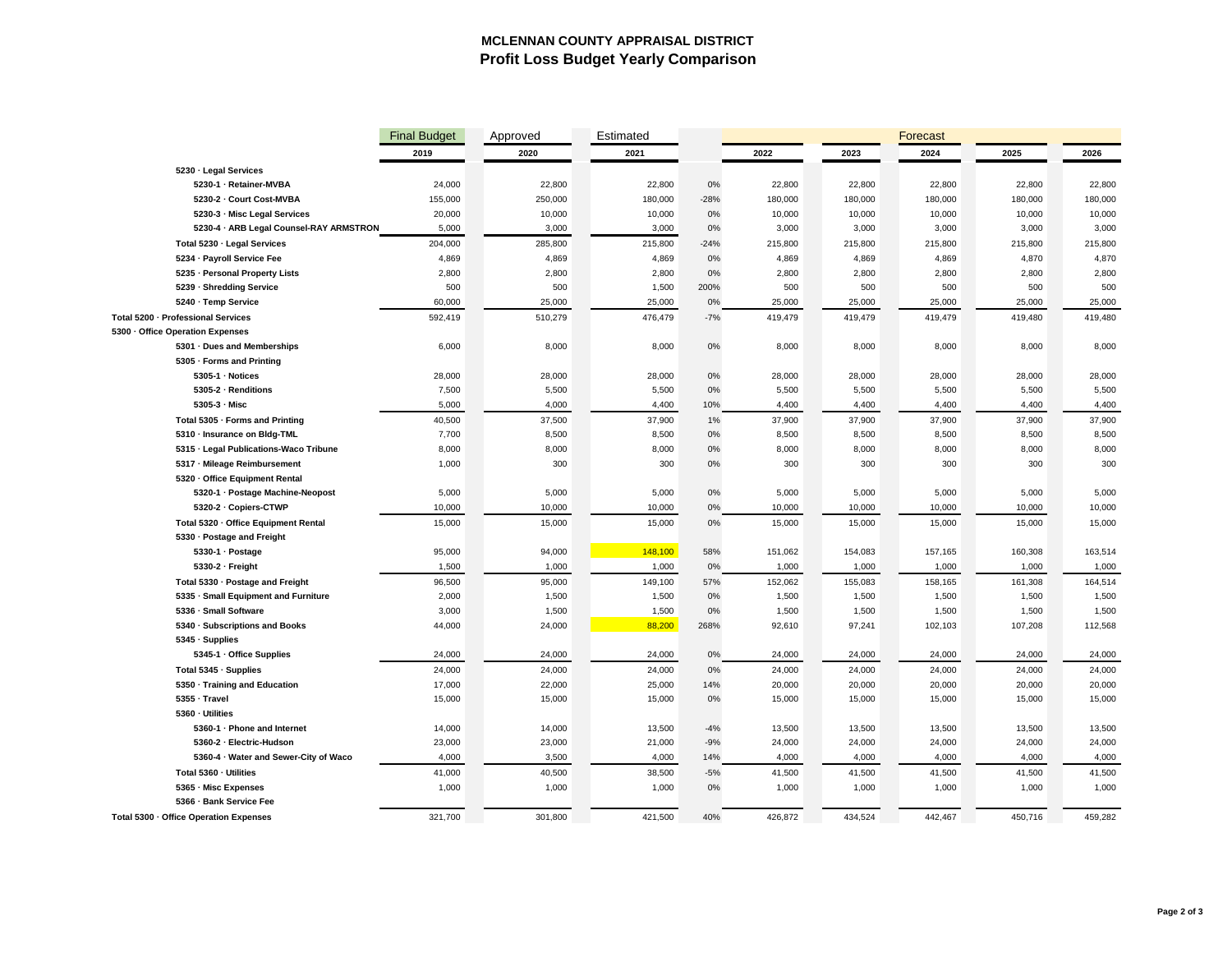### **MCLENNAN COUNTY APPRAISAL DISTRICT Profit Loss Budget Yearly Comparison**

|                                       | <b>Final Budget</b> | Approved  | Estimated  |        |            |            | <b>Forecast</b> |            |            |  |
|---------------------------------------|---------------------|-----------|------------|--------|------------|------------|-----------------|------------|------------|--|
|                                       | 2019                | 2020      | 2021       |        | 2022       | 2023       | 2024            | 2025       | 2026       |  |
| 5400 · Maintenance Expenses           |                     |           |            |        |            |            |                 |            |            |  |
| 5401 · Building                       |                     |           |            |        |            |            |                 |            |            |  |
| 5401 Building Other                   | 16,000              | 15,000    | 15,000     | $0\%$  | 15,000     | 15,000     | 15,000          | 15,000     | 15,000     |  |
| 5401-1 Janitorial Service             | 20,000              | 15,840    | 15,840     | 0%     | 16,500     | 16,500     | 16,500          | 16,500     | 15,840     |  |
| Total 5401 · Building                 | 36,000              | 30,840    | 30,840     | 0%     | 31,500     | 31,500     | 31,500          | 31,500     | 30,840     |  |
| 5402 · Elevator                       | 5,000               | 1,000     | 1,000      | 0%     | 2,000      | 2,000      | 2,000           | 2,000      | 2,000      |  |
| 5222 · Lawn Service                   | 3,000               | 4,000     | 4,000      | 0%     | 4,000      | 4,000      | 4,000           | 4,000      | 4,000      |  |
| 5405 · Computer Equipment-Hardware    | 6,000               | 3,000     | 2,000      | $-33%$ | 3,000      | 3,000      | 3,000           | 3,000      | 3,000      |  |
| 5410 · Small Equipment and Furniture  | 3,000               | 2,000     | 2,000      | 0%     | 2,000      | 2,000      | 2,000           | 2,000      | 2,000      |  |
| 5415 · Software Maintenance           |                     |           |            |        |            |            |                 |            |            |  |
| 5415-1 · True Automation-Harris       | 274,000             | 137,436   | 168,902    | 23%    | 180,902    | 180,902    | 180,902         | 180,902    | 180,902    |  |
| 5415-5 · Software Service             | 6,000               | 4,000     | 4,000      | 0%     | 4,000      | 4,000      | 4,000           | 4,000      | 4,000      |  |
| 5415-6 · ESRI                         | 10,000              | 9,900     | 9,900      | 0%     | 9,900      | 9,900      | 9,900           | 9,900      | 9,900      |  |
| 5415-7 · Email License                |                     |           |            |        |            |            |                 |            |            |  |
| Total 5415 · Software Maintenance     | 290,000             | 151,336   | 182,802    | 21%    | 194,802    | 194,802    | 194,802         | 194,802    | 194,802    |  |
| Total 5400 · Maintenance Expenses     | 343,000             | 192,176   | 222,642    | 16%    | 237,302    | 237,302    | 237,302         | 237,302    | 236,642    |  |
| <b>Total Expense</b>                  | 4,066,021           | 3,909,604 | 4,050,910  | 4%     | 4,095,974  | 4,169,778  | 4,245,504       | 4,323,205  | 4,402,273  |  |
| <b>Net Ordinary Income</b>            | 399,361             | 473,907   | 321,907    | $-32%$ | 320,907    | 430,907    | 325,907         | 325,907    | 325,907    |  |
| 5500 · Capital Outlay                 |                     |           |            |        |            |            |                 |            |            |  |
| 5501 · Building Improvements          | 5,000               | 7,000     | 5,000      | $-29%$ | 5,000      | 5,000      | 5,000           | 5,000      | 5,000      |  |
| 5502 · Small Equipment                | 5,000               | 1,500     | 2,500      | 67%    | 1,500      | 1,500      | 1,500           | 1,500      | 1,500      |  |
| 5505 · Large Equipment                | 50,000              | 15,000    | 10,000     | $-33%$ | 10,000     | 120,000    | 15,000          | 15,000     | 15,000     |  |
| 5510 · Large Furniture                | 1,000               | 1,000     | 1,000      | 0%     | 1,000      | 1,000      | 1,000           | 1,000      | 1,000      |  |
| 5525 · Aerial Photography-Pictometry  | 196,000             | 196,000   | 75,000     | $-62%$ | 75,000     | 75,000     | 75,000          | 75,000     | 75,000     |  |
| Total 5500 · Capital Outlay           | 257,000             | 220,500   | 93,500     | $-58%$ | 92,500     | 202,500    | 97,500          | 97,500     | 97,500     |  |
| 5600 · Debt Service Expense           |                     |           |            |        |            |            |                 |            |            |  |
| 5601 · Debt Srvc Interest-Bldg-Cap 1  | 46,735.63           | 43,324.00 | 39,452.00  | $-9%$  | 35,404.00  | 31,172.00  | 26,747.00       | 22,121.00  | 17,284.00  |  |
| 5605 · Debt Srvc Principal-Bldg-Cap 1 | 80,875.75           | 85,083.00 | 88,955.00  | 5%     | 93,003.00  | 97,235.00  | 101,660.00      | 106,286.00 | 111,123.00 |  |
| Total 5600 · Debt Service Expense     | 127,611             | 128,407   | 128,407    | 0%     | 128,407    | 128,407    | 128,407         | 128,407    | 128,407    |  |
| 6000 · Contingency Fund               |                     |           |            |        |            |            |                 |            |            |  |
| 6010 · General Contingency Fund       | 14,750              | 125,000   | 100,000    | $-20%$ | 100,000    | 100,000    | 100,000         | 100,000    | 100,000    |  |
| Total 6000 · Contingency Fund         | 14,750              | 125,000   | 100,000    | $-20%$ | 100,000    | 100,000    | 100,000         | 100,000    | 100,000    |  |
| <b>Total Other Expense</b>            | 399,361             | 473,907   | 321,907    | $-32%$ | 320,907    | 430,907    | 325,907         | 325,907    | 325,907    |  |
| <b>Net Other Income</b>               | $-399,361$          | -473,907  | $-321,907$ | $-32%$ | $-320,907$ | $-430,907$ | $-325,907$      | $-325,907$ | $-325,907$ |  |
| Net Income                            |                     |           |            |        |            |            |                 |            |            |  |

| <b>Storage Device</b> |  |
|-----------------------|--|
| Photo project Yr3/3   |  |
| Remote backup         |  |
| <b>Emergency Exit</b> |  |

TREPP data  $42,000$ 

Industrial Appraisal 40,000

MAI Appraiser 48,000 Rear Driveway ## Servers extended that the PC 5 yr warranty

Postage 54,000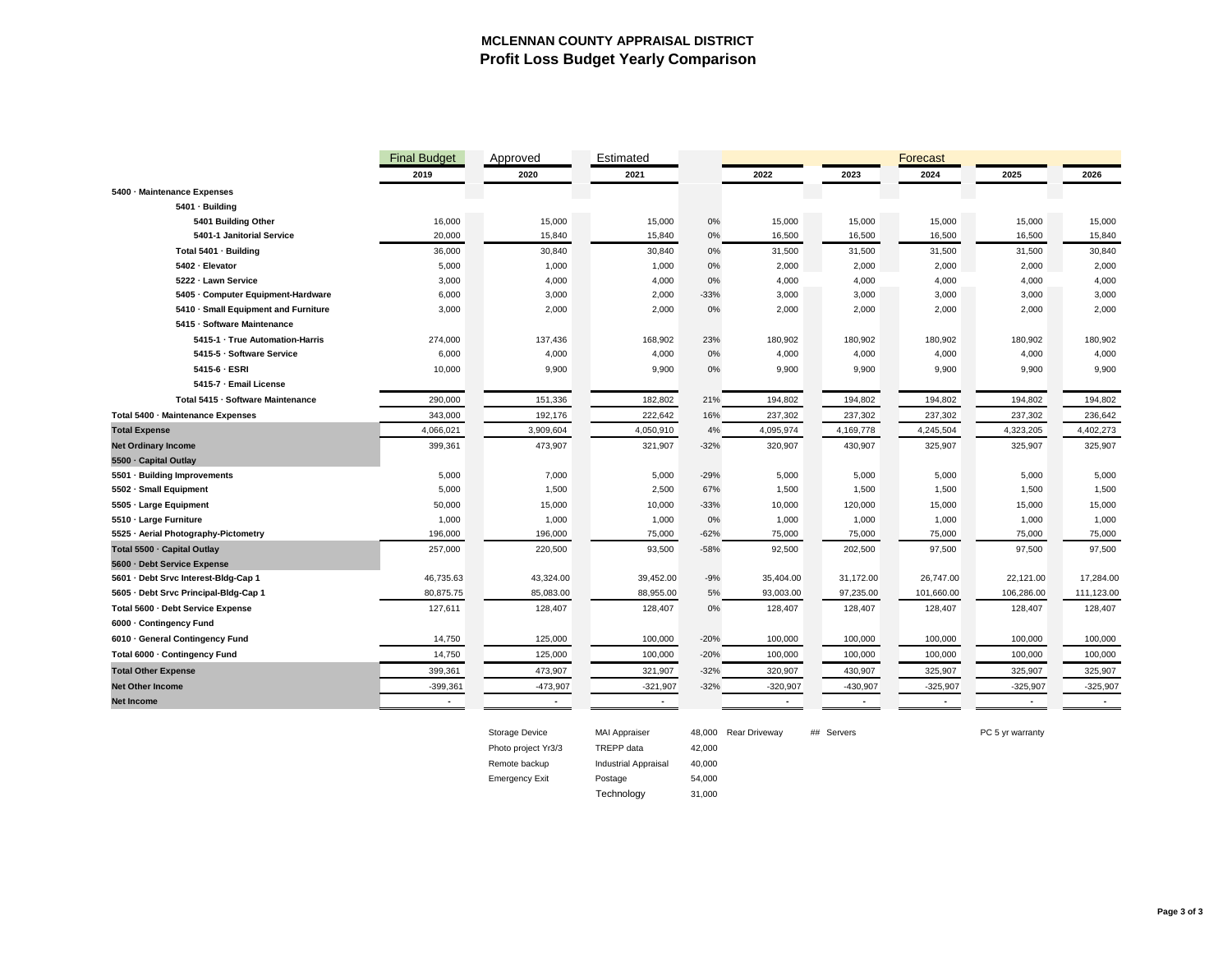## **MCLENNAN COUNTY APPRAISAL DISTRICT POSITION AND PAY RANGE**

|                                |                  | <b>NUMBER OF</b> | <b>HOURLY</b>   | <b>MONTHLY</b>                          | <b>MONTHLY</b> | <b>ANNUAL</b>   | <b>ANNUAL</b>  |
|--------------------------------|------------------|------------------|-----------------|-----------------------------------------|----------------|-----------------|----------------|
| <b>POSITION CLASSIFICATION</b> | <b>PAY RANGE</b> | <b>EMPLOYEES</b> | <b>STARTING</b> | <b>STARTING</b>                         | <b>MAXIMUM</b> | <b>STARTING</b> | <b>MAXIMUM</b> |
|                                |                  |                  | <b>SALARY</b>   | <b>SALARY</b>                           | <b>SALARY</b>  | <b>SALARY</b>   | <b>SALARY</b>  |
| DATA CLERK                     |                  | 6                | 12.0200         | 1,923.20                                | 2,789.95       | 25,002          | 36,269         |
| <b>IDATA ANALYST</b>           |                  | 6                | 14.4238         | 2.307.81                                | 3.347.90       | 30,001          | 43,523         |
| <b>IRECORDS TECHNICIAN</b>     |                  |                  | 15.2250         | 2,436.01                                | 3,533.88       | 31,668          | 45,940         |
| <b>JR APPRAISER</b>            |                  |                  | 16.8276         | 2.692.41                                | 3.905.84       | 35.001          | 50,776         |
| <b>ISTAFF APPRAISER</b>        |                  | 14               | 17.6288         | 2,820.61                                | 4.091.82       | 36,668          | 53,194         |
| ADMIN ASST                     |                  |                  | 17.6288         | 2.820.61                                | 4.091.82       | 36,668          | 53,194         |
| <b>GIS MAPPING TECH</b>        | 13               |                  | 21.6351         | 3.461.62                                | 5.021.72       | 45.001          | 65,282         |
| <b>ICUST SERV SUPERVISOR</b>   | 13               |                  | 21.6351         | 3.461.62                                | 5.021.72       | 45.001          | 65,282         |
| <b>GIS MAPPING SUPERVISOR</b>  | 17               |                  | 24.8402         | 3.974.43                                | 5.765.64       | 51,668          | 74,953         |
| <b>IAPPRAISAL SUPERVISOR</b>   | 24               |                  | 30.4490         | 4,871.85                                | 7.067.50       | 63,334          | 91,878         |
| <b>IASST CHIEF APPR</b>        | 34               |                  | 38.4617         | 6.153.87                                | 8.927.31       | 80,000          | 116.055        |
| <b>ICHIEF APPRAISER</b>        |                  |                  |                 | SALARY IS SET BY THE BOARD OF DIRECTORS |                |                 |                |

Group Term Life Insurance Health Insurance Accidental Death Longevity Pension Long Term Disability

**Benefits include:** 17,402.83